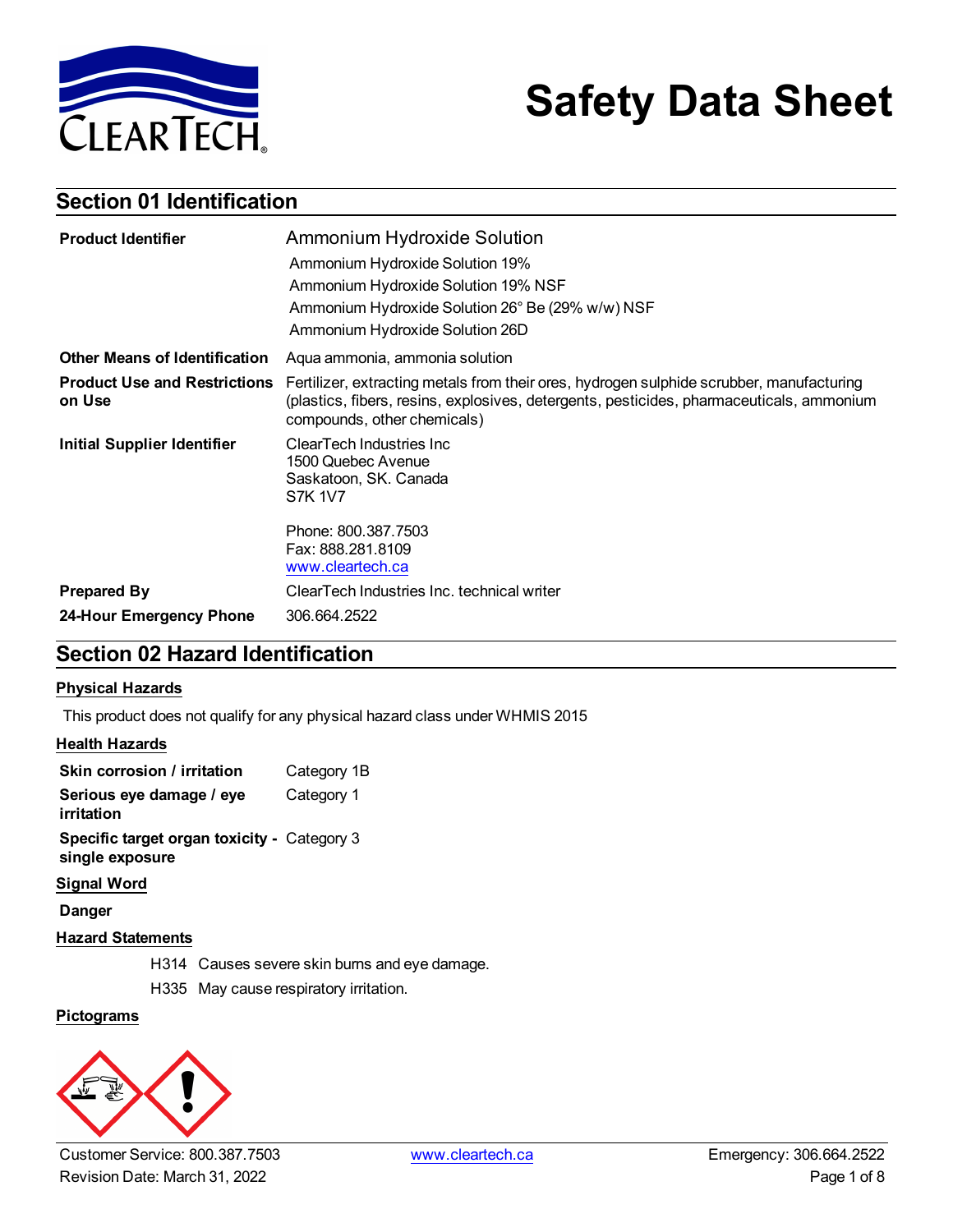#### **Precautionary Statements**

#### **Prevention**

|                                         | P260 Do not breathe vapours, fumes, or mists.                                                                                                                          |
|-----------------------------------------|------------------------------------------------------------------------------------------------------------------------------------------------------------------------|
|                                         | P264 Wash affected body parts thoroughly after handling.                                                                                                               |
|                                         | P271 Use only outdoors or in a well-ventilated area.                                                                                                                   |
|                                         | P280 Wear protective gloves, protective clothing, eye protection, face and respiratory protection                                                                      |
| <b>Response</b>                         |                                                                                                                                                                        |
|                                         | P301 P330 P331 IF SWALLOWED: Rinse mouth. Do NOT induce vomiting.                                                                                                      |
|                                         | P303 P361 P353 IF ON SKIN (or hair): Take off immediately all contaminated clothing. Rinse skin with water or<br>P363 shower. Wash contaminated clothing before reuse. |
|                                         | P304 P340 P310 IF INHALED: Remove person to fresh air and keep comfortable for breathing. Immediately call a<br>POISON CENTER or doctor.                               |
|                                         | P305 P351 P338 IF IN EYES: Rinse cautiously with water for several minutes. Remove contact lenses, if present<br>and easy to do. Continue rinsing.                     |
| <b>Storage</b>                          |                                                                                                                                                                        |
|                                         | P403 Store in a well-ventilated place.                                                                                                                                 |
|                                         | P233 Keep container tightly closed.                                                                                                                                    |
|                                         | P405 Store locked up.                                                                                                                                                  |
| <b>Disposal</b>                         |                                                                                                                                                                        |
| P <sub>501</sub>                        | Dispose of contents / container in accordance with all federal, provincial and / or local regulations<br>including the Canadian Environmental Protection Act.          |
| <b>Hazards Not Otherwise Classified</b> |                                                                                                                                                                        |
| Not available                           |                                                                                                                                                                        |

**Supplemental Information**

Not available

### **Section 03 Composition / Information on Ingredients**

#### **Hazardous Ingredients:**

| <b>Chemical name</b>           | Common name(s) | <b>CAS</b> number | Concentration (w/w%) |
|--------------------------------|----------------|-------------------|----------------------|
| Ammonia                        | Ammonia        | 7664-41-7         | 18-30%               |
| Ammonium hydroxide ((NH4)(OH)) | Agua ammonia   | 1336-21-6         | 37-62%               |

### **Section 04 First-Aid Measures**

#### **Description of necessary first-aid measures**

**Inhalation** Take precautions to ensure your own safety before attempting a rescue (wear appropriate protective equipment, use the buddy system). Remove source of exposure or move person to fresh air and keep comfortable for breathing. Call a POISON CENTER or doctor. If breathing has stopped, trained personnel should begin rescue breathing or if the heart has stopped, immediately start cardiopulmonary resuscitation (CPR) or automated external defibrillation (AED). Avoid mouth to mouth contact by using a barrier device. Call a POISON CENTER or doctor if you feel unwell.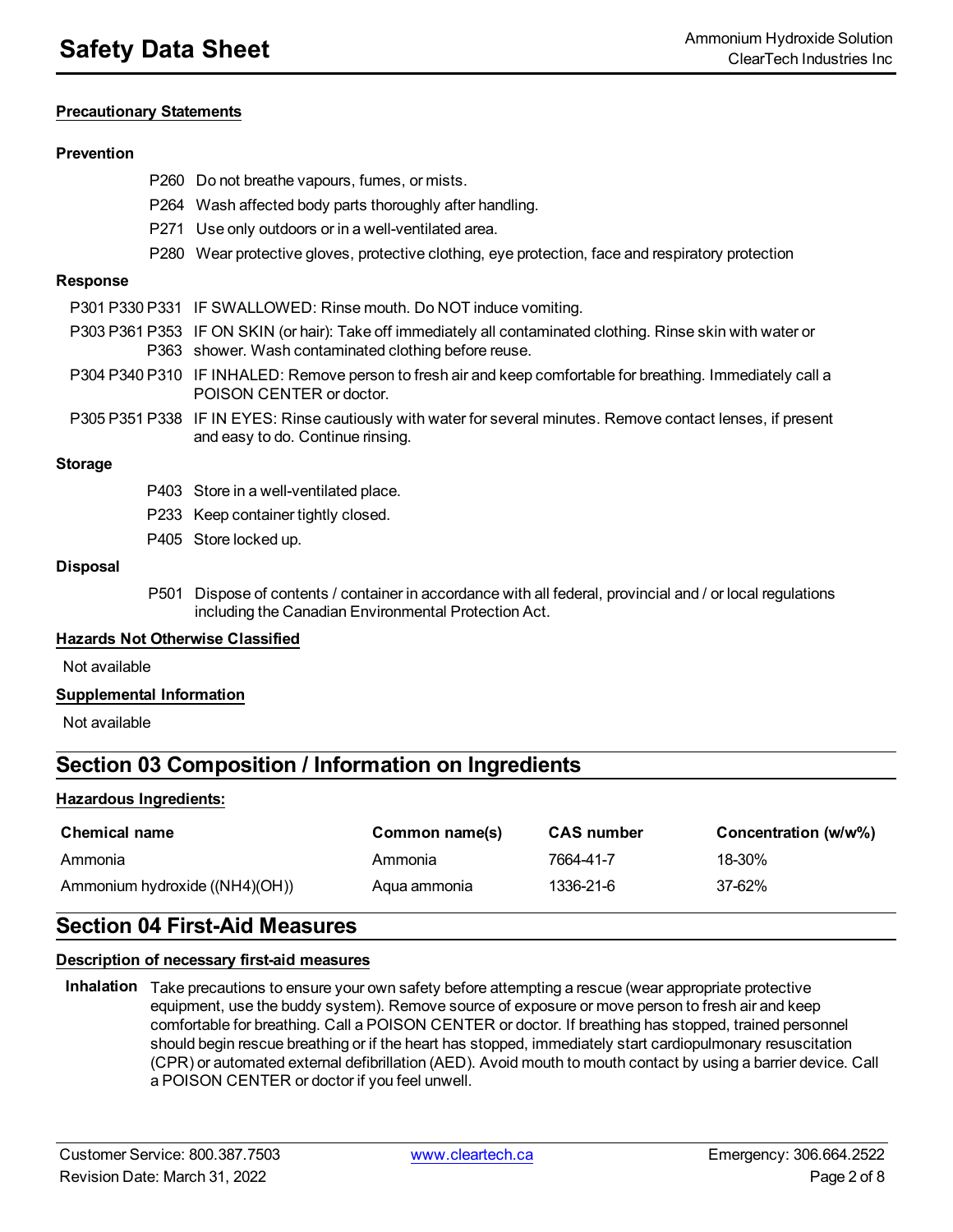**Ingestion** Rinse mouth. Do NOT induce vomiting. Immediately call a POISON CENTER or doctor. If vomiting occurs naturally, lie on your side, in the recovery position.

**Skin contact** Avoid direct contact. Wear chemical protective clothing, if necessary. Take off immediately contaminated clothing, shoes and leather goods. Rinse skin with lukewarm, gently flowing water / shower for 30 minutes. Immediately call a POISON CENTER or doctor. Wash contaminated clothing before re-use, or discard.

**Eye contact** Avoid direct contact. Wear chemical protective gloves, if necessary. Remove source of exposure or move person to fresh air. Rinse eyes cautiously with lukewarm, gently flowing water for several minutes, while holding the eyelids open. Remove contact lenses, if present and easy to do. Continue rinsing for 30 minutes. Take care not to rinse contaminated water into the unaffected eye or onto the face. Immediately call a POISON CENTER or doctor.

#### **Most important symptoms and effects, both acute and delayed**

| <b>Inhalation</b>   | Causes severe burns to the mouth and throat (mist). May cause respiratory irritation.        |
|---------------------|----------------------------------------------------------------------------------------------|
| Ingestion           | Causes burns to the mouth and throat.                                                        |
| <b>Skin contact</b> | Causes severe skin burns.                                                                    |
| Eye contact         | Causes serious eye damage.                                                                   |
|                     | <b>Further information</b> For further information see Section 11 Toxicological Information. |

### **Section 05 Fire Fighting Measures**

|                                                   | <b>Suitable extinguishing media</b> Extinguish fire using extinguishing agents suitable for the surrounding fire.                                |
|---------------------------------------------------|--------------------------------------------------------------------------------------------------------------------------------------------------|
| Unsuitable extinguishing<br>media                 | Water jets are not recommended in fires involving chemicals.                                                                                     |
| the chemical                                      | Specific hazards arising from In the event of a fire oxides of nitrogen may be released. Ammonia gas can ignite in range of<br>16-25% by volume. |
| Special protective equipment<br>for fire-fighters | Wear NIOSH-approved self-contained breathing apparatus and chemical-protective<br>clothing.                                                      |

### **Section 06 Accidental Release Measures**

| <b>Personal Precautions /</b><br><b>Protective Equipment /</b><br><b>Emergency Procedures</b> | Wear appropriate personal protective equipment (See Section 08 Exposure Controls and<br>Personal Protection). Stay upwind, ventilate area. Do not breathe vapours, fumes, or mists.                                                                                                                                                             |
|-----------------------------------------------------------------------------------------------|-------------------------------------------------------------------------------------------------------------------------------------------------------------------------------------------------------------------------------------------------------------------------------------------------------------------------------------------------|
| <b>Environmental Precautions</b>                                                              | Prevent material from entering waterways, sewers or confined spaces. Notify local health<br>and wildlife officials. Notify operators of nearby water intakes.                                                                                                                                                                                   |
| <b>Methods and Materials for</b><br><b>Containment and Cleaning</b><br>Up                     | SMALL SPILLS: Stop or reduce leak if safe to do so. Clean up spill with non-reactive<br>absorbent and place in suitable, covered, labeled containers. Flush area with water.<br>Contaminated absorbent material may pose the same hazards as the spilled product.<br>LARGE SPILLS: Contact fire and emergency services and supplier for advice. |

### **Section 07 Handling and Storage**

**Precautions for Safe Handling** Use proper equipment for lifting and transporting all containers. Use sensible industrial hygiene and housekeeping practices. Wash thoroughly after handling. Avoid all situations that could lead to harmful exposure. Prevent the release of vapours, fumes, or mists into the workplace air. Inspect containers for damage or leaks before handling. If the original label is damaged or missing replace with a workplace label. Have suitable emergency equipment for fires, spills and leaks readily available. Never return contaminated material to its original container.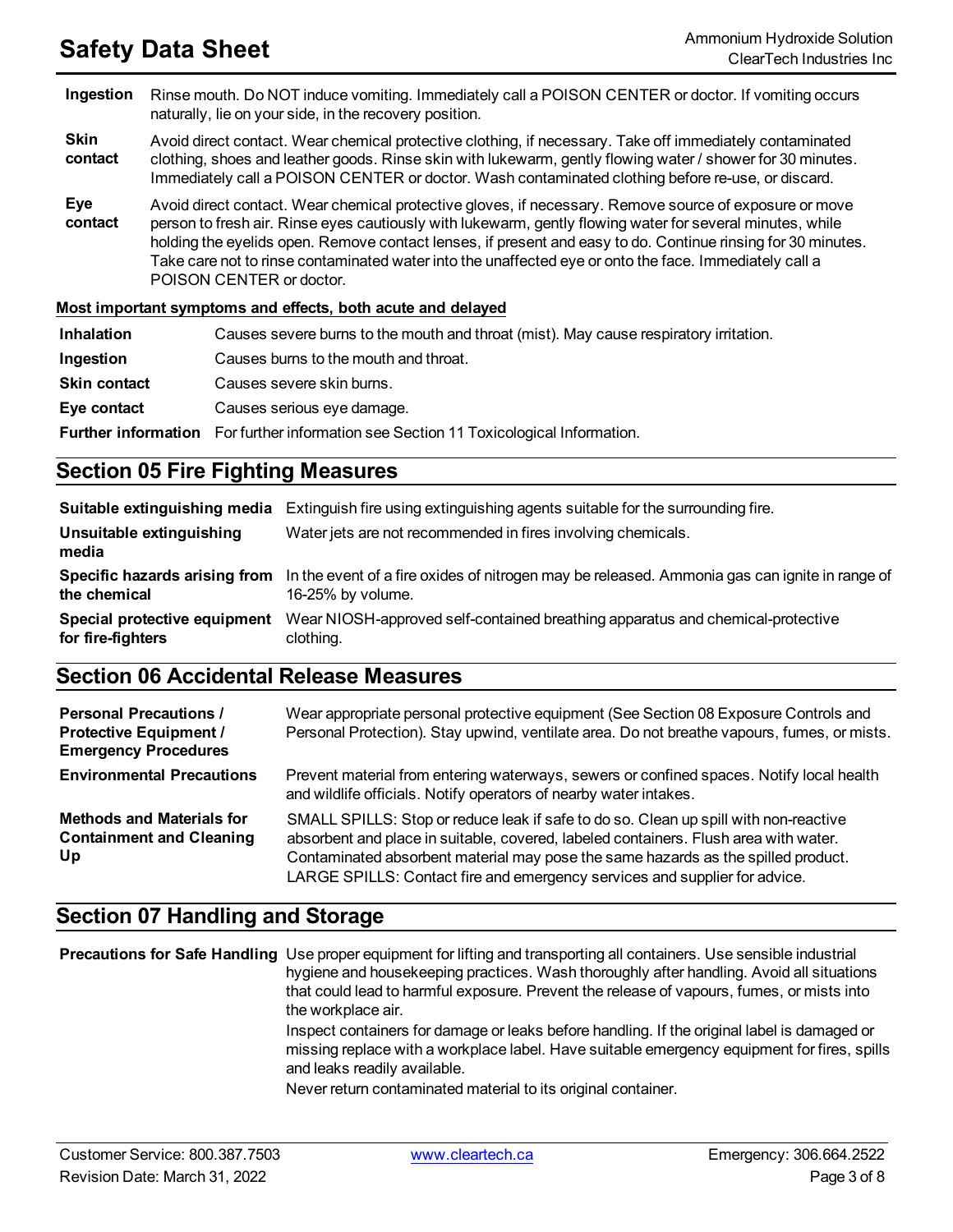| <b>Conditions for Safe Storage</b> | Store in a cool, dry, well-ventilated area, away from heat sources and incompatible<br>materials. Always store in original labeled container. Keep containers tightly closed when<br>not in use and when empty. Empty containers may contain hazardous residues. Protect<br>label and keep it visible. |
|------------------------------------|--------------------------------------------------------------------------------------------------------------------------------------------------------------------------------------------------------------------------------------------------------------------------------------------------------|
| Incompatibilities                  | Acids, such as sulphuric, nitric, hydrochloric, phosphoric, flurosilicic (HFSA), sulphonic,<br>acetic, citric, oxalic, and formic.                                                                                                                                                                     |
|                                    | Oxidizing agents, such as oxygen, hydrogen peroxide, sulphuric and nitric acids,<br>hypochlorites and permanganates.                                                                                                                                                                                   |
|                                    | Organic material, such as wood, paper, gasoline, diesel, solvents and some glycol based<br>heat transfer fluids                                                                                                                                                                                        |
|                                    | Hypochlorites, metal salts.                                                                                                                                                                                                                                                                            |

### **Section 08 Exposure Controls and Personal Protection**

#### **Exposure limits**

| Component                       | <b>Regulation</b>                                                                                                                                                                                                                                                                                | <b>Type of listing</b> | Value  |
|---------------------------------|--------------------------------------------------------------------------------------------------------------------------------------------------------------------------------------------------------------------------------------------------------------------------------------------------|------------------------|--------|
| Ammonia                         | <b>ACGIH</b>                                                                                                                                                                                                                                                                                     | <b>TWA</b>             | 25 ppm |
|                                 |                                                                                                                                                                                                                                                                                                  | STEL / Ceiling         | 35 ppm |
| <b>Engineering controls</b>     |                                                                                                                                                                                                                                                                                                  |                        |        |
| <b>Ventilation Requirements</b> | Mechanical ventilation (dilution or local exhaust), process or personnel enclosure and<br>control of process conditions should be provided in accordance with all fire codes and<br>regulatory requirements. Supply sufficient replacement air to make up for air removed by<br>exhaust systems. |                        |        |
| Other                           | An emergency shower and eyewash station should be available, tested, and be in close<br>proximity to the product being handled in accordance with provincial regulations.                                                                                                                        |                        |        |

#### **Protective equipment**

The following are recommendations only. It is the responsibility of the employer / user to conduct a hazard assessment of the process in which this product being used and determine the proper engineering controls and PPE for their process. Additional regulatory and safety information should be sought from local authorities and, if needed, a professional industrial hygienist.

| Eye and face protection       | Where there is potential eye or face exposure, tightly fitting safety goggles and a face shield<br>or a full face respirator or similar protective equipment which protects the wearer's face and<br>eyes are recommended. Contact lenses are not recommended; they may contribute to<br>severe eye injury.                                                                                                                                                                                                                                                   |
|-------------------------------|---------------------------------------------------------------------------------------------------------------------------------------------------------------------------------------------------------------------------------------------------------------------------------------------------------------------------------------------------------------------------------------------------------------------------------------------------------------------------------------------------------------------------------------------------------------|
| Hand and body protection      | Disposable latex or nitrile gloves are recommended to prevent incidental contact. Butyl<br>rubber, neoprene, or PVC skin protection is recommended for extended contact. Leather<br>gloves are not recommended for chemical protection. Refer to manufacturer's<br>specifications for breakthrough times and permeability information; note that breakthrough<br>times and permeability vary with temperature, application and age of material. Continued<br>use of contaminated safety gear or clothing is not recommended; wash before reuse or<br>discard. |
| <b>Respiratory protection</b> | In case of insufficient ventilation wear suitable respiratory equipment.                                                                                                                                                                                                                                                                                                                                                                                                                                                                                      |
|                               | NIOSH respirator recommendations for: Ammonia                                                                                                                                                                                                                                                                                                                                                                                                                                                                                                                 |
|                               | Up to: $250$ ppm<br>(APF = 10) Any chemical cartridge respirator with cartridge(s) providing protection against                                                                                                                                                                                                                                                                                                                                                                                                                                               |
|                               | Ammonia<br>$(APF = 10)$ Any supplied-air respirator                                                                                                                                                                                                                                                                                                                                                                                                                                                                                                           |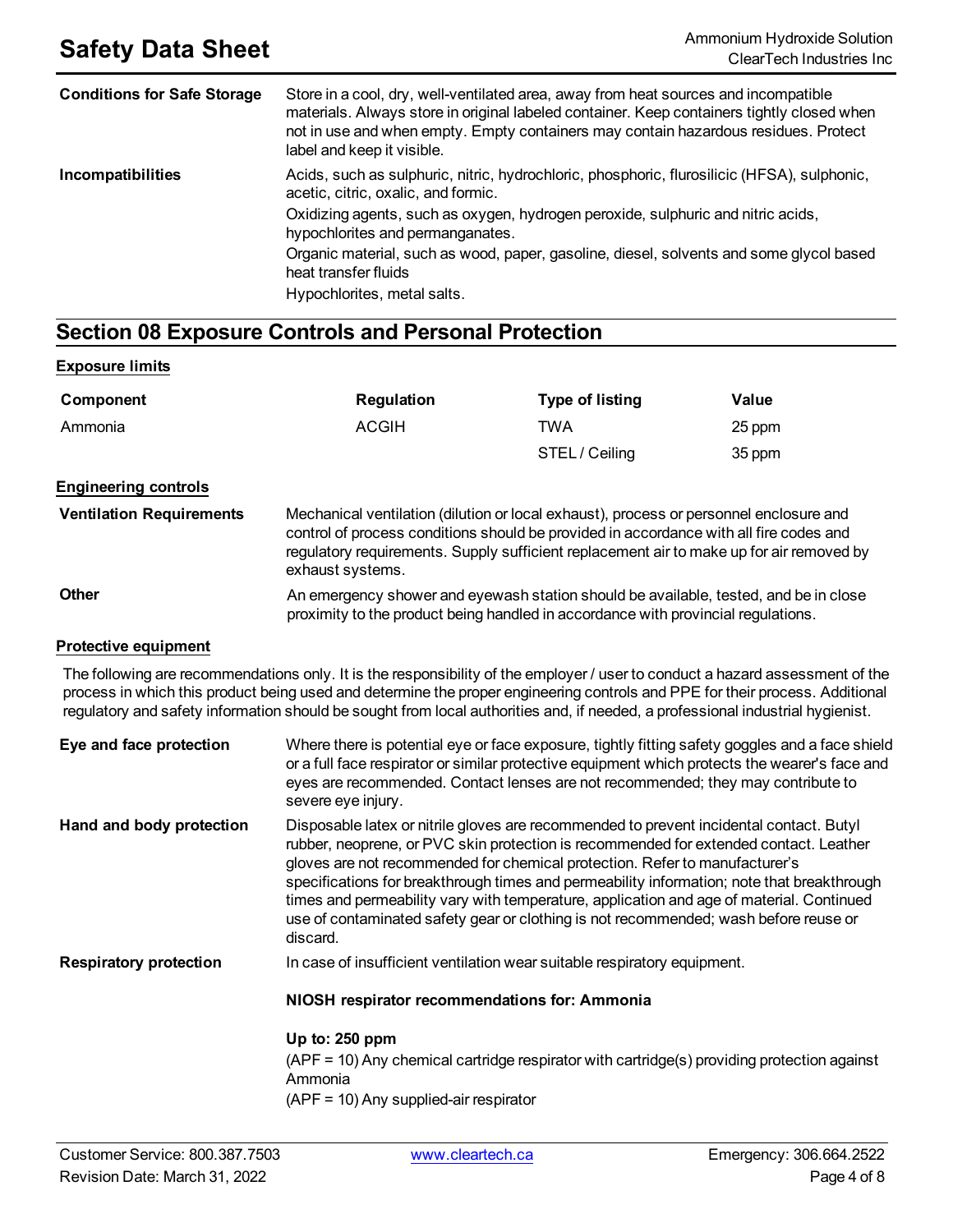| (APF = 10,000) Any self-contained breathing apparatus that has a full facepiece and is<br>operated in a pressure-demand or other positive-pressure mode                                                                                |
|----------------------------------------------------------------------------------------------------------------------------------------------------------------------------------------------------------------------------------------|
| (APF = 10,000) Any supplied-air respirator that has a full facepiece and is operated in a<br>pressure-demand or other positive-pressure mode in combination with an auxiliary self-<br>contained positive-pressure breathing apparatus |
| Escape:<br>(APF = 50) Any air-purifying, full-facepiece respirator (gas mask) with a chin-style, front- or<br>back-mounted canister providing protection against Ammonia                                                               |

## **Section 09 Physical and Chemical Properties**

| Appearance |
|------------|
|------------|

| <b>Physical state</b>                             | Liquid                         |
|---------------------------------------------------|--------------------------------|
| Colour                                            | Clear, colourless              |
| <b>Odour</b>                                      | Pungent                        |
| Odour threshold                                   | 0.04 ppm                       |
| <b>Property</b>                                   |                                |
| рH                                                | 10.6-11.6 (0.02-1.7% solution) |
| Melting point / freezing point                    | $-69 °C (29%)$                 |
| Initial boiling point and<br>boiling range        | 37.4 °C (25%)                  |
| <b>Flash point</b>                                | Not available                  |
| <b>Evaporation rate</b>                           | Not available                  |
| <b>Flammability</b>                               | Not applicable                 |
| <b>Upper flammable limit</b>                      | 25% (ammonia)                  |
| Lower flammable limit                             | 16% (ammonia)                  |
| Vapour pressure                                   | 556.35 mmHg                    |
| <b>Vapour density</b>                             | 0.6                            |
| <b>Relative density</b>                           | Not applicable                 |
| <b>Solubility</b>                                 | Soluble in water               |
| <b>Partition coefficient: n-</b><br>octanol/water | $-1.14$ @ 25 °C                |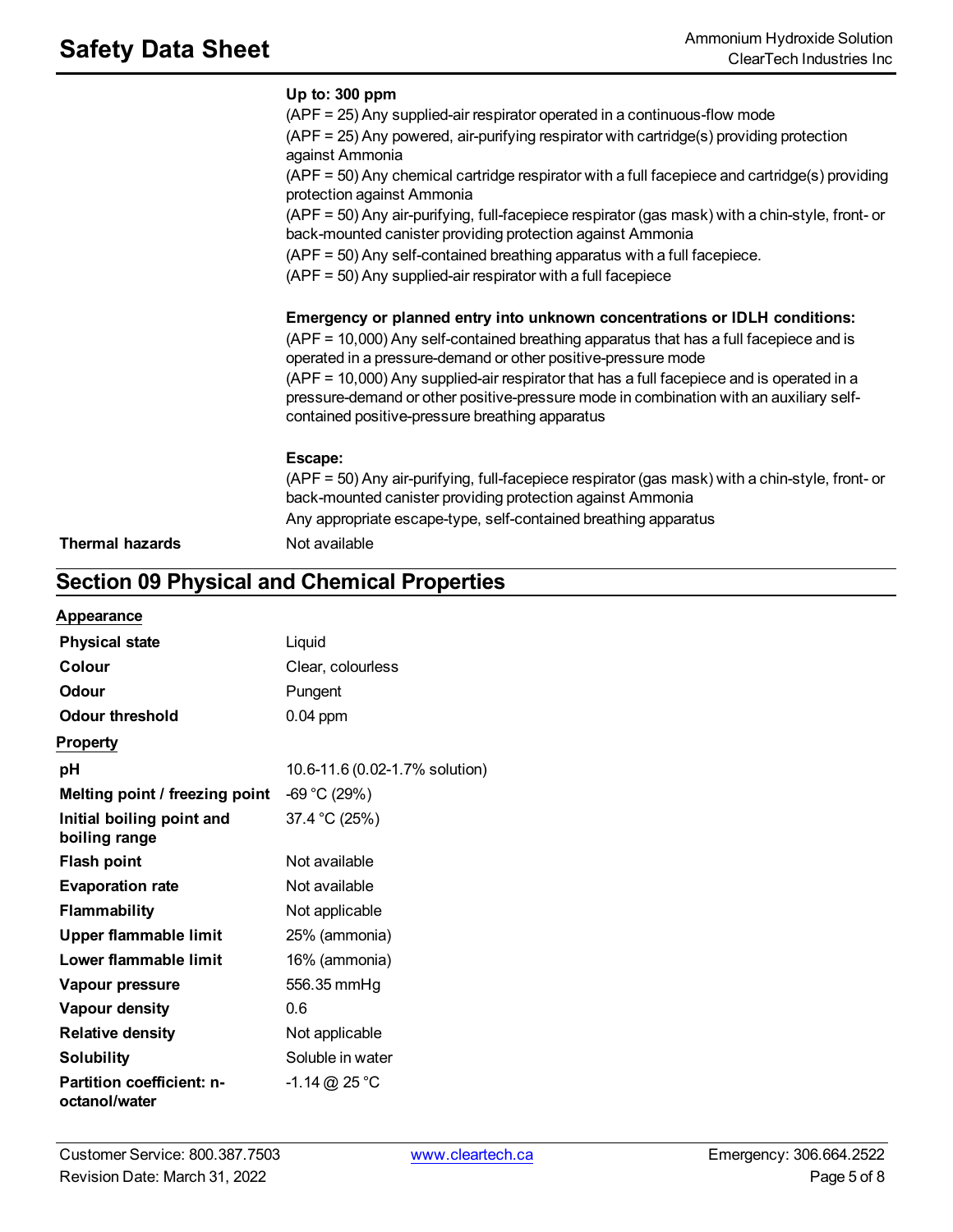| <b>Auto-ignition temperature</b> | 651 °C (ammonia vapour)                                            |
|----------------------------------|--------------------------------------------------------------------|
| <b>Decomposition temperature</b> | Not available                                                      |
| <b>Viscosity</b>                 | Not available                                                      |
| <b>Specific gravity</b>          | 0.890 g/mL (29% @ 20 °C)                                           |
| <b>Particle characteristics</b>  | Not applicable                                                     |
| <b>Formula</b>                   | NH <sub>3</sub> (ammonia), NH <sub>4</sub> OH (ammonium hydroxide) |
| <b>Molecular weight</b>          | 17.031 g/mol (ammonia), 35.04 g/mol (ammonium hydroxide)           |

## **Section 10 Stability and Reactivity**

| Reactivity                                 | Reacts violently with acids.                                                                                                                                                                                                                               |
|--------------------------------------------|------------------------------------------------------------------------------------------------------------------------------------------------------------------------------------------------------------------------------------------------------------|
| <b>Stability</b>                           | This product is stable if stored according to the recommendations in Section 07.                                                                                                                                                                           |
| Possibility of hazardous<br>reactions      | Hazardous polymerization is not known to occur.                                                                                                                                                                                                            |
| <b>Conditions to avoid</b>                 | Avoid contact with incompatible materials.                                                                                                                                                                                                                 |
| Incompatible materials                     | Acids, such as sulphuric, nitric, hydrochloric, phosphoric, flurosilicic (HFSA), sulphonic,<br>acetic, citric, oxalic, and formic.<br>Oxidizing agents, such as oxygen, hydrogen peroxide, sulphuric and nitric acids,<br>hypochlorites and permanganates. |
|                                            | Organic material, such as wood, paper, gasoline, diesel, solvents and some glycol based<br>heat transfer fluids<br>Hypochlorites, metal salts.                                                                                                             |
| <b>Hazardous decomposition</b><br>products | Thermal decomposition may produce oxides of nitrogen.                                                                                                                                                                                                      |

### **Section 11 Toxicological Information**

### **Acute Toxicity (LD50 / LC50 values)**

| Component          | Route      | <b>Species</b> | Value             | <b>Exposure time</b> |
|--------------------|------------|----------------|-------------------|----------------------|
| Ammonium Hydroxide | Oral       | Rat            | 350 mg/kg bw      |                      |
| Ammonia            | Inhalation | Rat            | $9.8 - 13.8$ mg/L | 60 minutes           |

#### **Toxic Health Effect Summary**

| Chemical<br>characteristics | No known effects                                                                                                                                                                                                                                                                                                                                                                                                                                                                                     |
|-----------------------------|------------------------------------------------------------------------------------------------------------------------------------------------------------------------------------------------------------------------------------------------------------------------------------------------------------------------------------------------------------------------------------------------------------------------------------------------------------------------------------------------------|
| <b>Skin</b>                 | Causes severe skin burns.                                                                                                                                                                                                                                                                                                                                                                                                                                                                            |
| Ingestion                   | Causes burns to the mouth and throat.                                                                                                                                                                                                                                                                                                                                                                                                                                                                |
| <b>Inhalation</b>           | Causes severe burns to the mouth and throat (mist). May cause respiratory irritation. This product can<br>be classified toxic by inhalation, if the LC50 values are considered in isolation. However, there is no<br>available evidence that This product causes systematic toxicity; all of its affects are localized and are<br>therefore considered corrosive. This substance is already classified as corrosive, therefore also<br>classifying it as toxic by inhalation would be inappropriate. |
| Eye contact                 | Causes serious eye damage.                                                                                                                                                                                                                                                                                                                                                                                                                                                                           |
| <b>Sensitization</b>        | This product and its components at their listed concentration have no known sensitizing effects.                                                                                                                                                                                                                                                                                                                                                                                                     |
| <b>Mutagenicity</b>         | This product and its components at their listed concentration have no known mutagenic effects.                                                                                                                                                                                                                                                                                                                                                                                                       |
| Carcinogenicity             | This product and its components at their listed concentration have no known carcinogenic effects.                                                                                                                                                                                                                                                                                                                                                                                                    |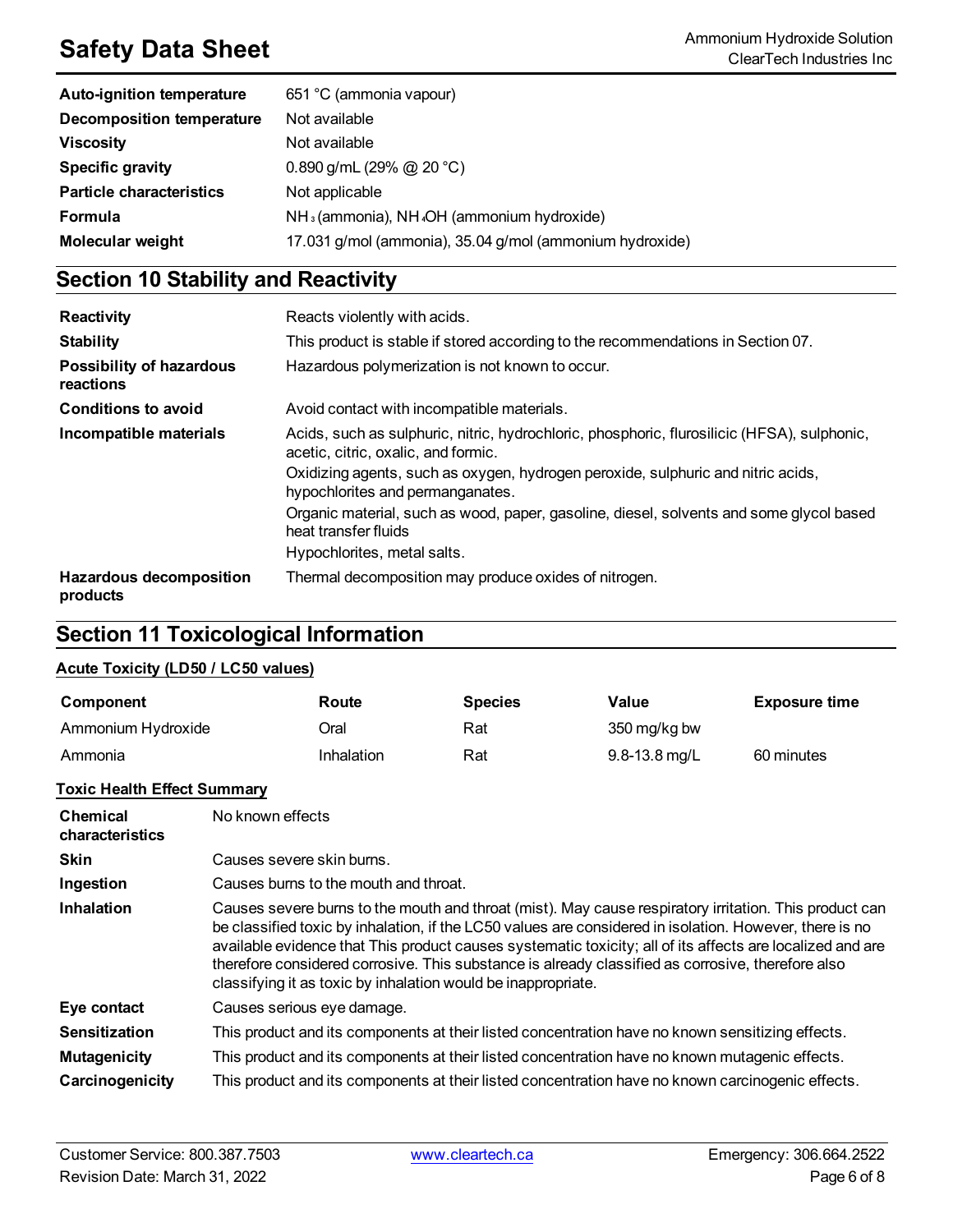| Reproductive<br>toxicity   | This product and its components at their listed concentration have no known reproductive effects.          |
|----------------------------|------------------------------------------------------------------------------------------------------------|
| Specific organ<br>toxicity | This product and its components at their listed concentration have no known effects on specific<br>organs. |
| <b>Aspiration hazard</b>   | Not available                                                                                              |
| Synergistic<br>materials   | Not available                                                                                              |

## **Section 12 Ecological Information**

### **Ecotoxicity**

| Component              | <b>Type</b>                                                                                                                                                    | <b>Species</b>           | Value                   | <b>Exposure Time</b> |
|------------------------|----------------------------------------------------------------------------------------------------------------------------------------------------------------|--------------------------|-------------------------|----------------------|
| Ammonia                | LC50                                                                                                                                                           | Fish                     | $0.068$ mg/L            | 96 hours             |
|                        | <b>EC50</b>                                                                                                                                                    | Aquatic<br>invertabrates | 101 $mg/L$              | 48 hours             |
|                        | <b>EC50</b>                                                                                                                                                    | Algea                    | $2,700 \,\mathrm{mg/L}$ | 72 hours             |
| Biodegradability       | The domestic substance list categorizes ammonium hydroxide as persistent.                                                                                      |                          |                         |                      |
| <b>Bioaccumulation</b> | The domestic substance list categorizes ammonium hydroxide as non-bioaccumulative.                                                                             |                          |                         |                      |
| <b>Mobility</b>        | This product is water soluble, is not predicted to adsorb to soil and may contaminate ground<br>water. This product will evaporate and may be spread via wind. |                          |                         |                      |
| Other adverse effects  | The domestic substance list categorizes ammonium hydroxide as inherently toxic to<br>aquatic organisms.                                                        |                          |                         |                      |

### **Section 13 Disposal Considerations**

| <b>Waste From Residues /</b>  | Dispose in accordance with all federal, provincial, and local regulations including the                                                                                     |
|-------------------------------|-----------------------------------------------------------------------------------------------------------------------------------------------------------------------------|
| <b>Unused Products</b>        | Canadian Environmental Protection Act.                                                                                                                                      |
| <b>Contaminated Packaging</b> | Do not remove label, follow label warnings even after the container is empty. Empty<br>containers should be recycled or disposed of at an approved waste handling facility. |

## **Section 14 Transport Information**

| UN number                                  | UN2672                                                                                                                                       |
|--------------------------------------------|----------------------------------------------------------------------------------------------------------------------------------------------|
| UN proper shipping name<br>and description | AMMONIA SOLUTION<br>relative density between 0.880 and 0.957 at 15 $\degree$ C in water, with more than 10% but not<br>more than 35% ammonia |
| Transport hazard class(es)                 | 8                                                                                                                                            |
| Packing group                              | Ш                                                                                                                                            |
| <b>Excepted quantities</b>                 | 5 L                                                                                                                                          |
| <b>Environmental hazards</b>               | Listed as a marine pollutant under Canadian TDG Regulations, schedule III.                                                                   |
| <b>Special precautions</b>                 | No special provisions                                                                                                                        |
| <b>Transport in bulk</b>                   | ERAP index: not available                                                                                                                    |
|                                            | MARPOL 73/78 and IBC Code:<br>This product is not listed in Chapter 17 of the IBC Code.                                                      |
| <b>Additional information</b>              | Secure containers (full or empty) during shipment and ensure all caps, valves, or closures<br>are secured in the closed position.            |